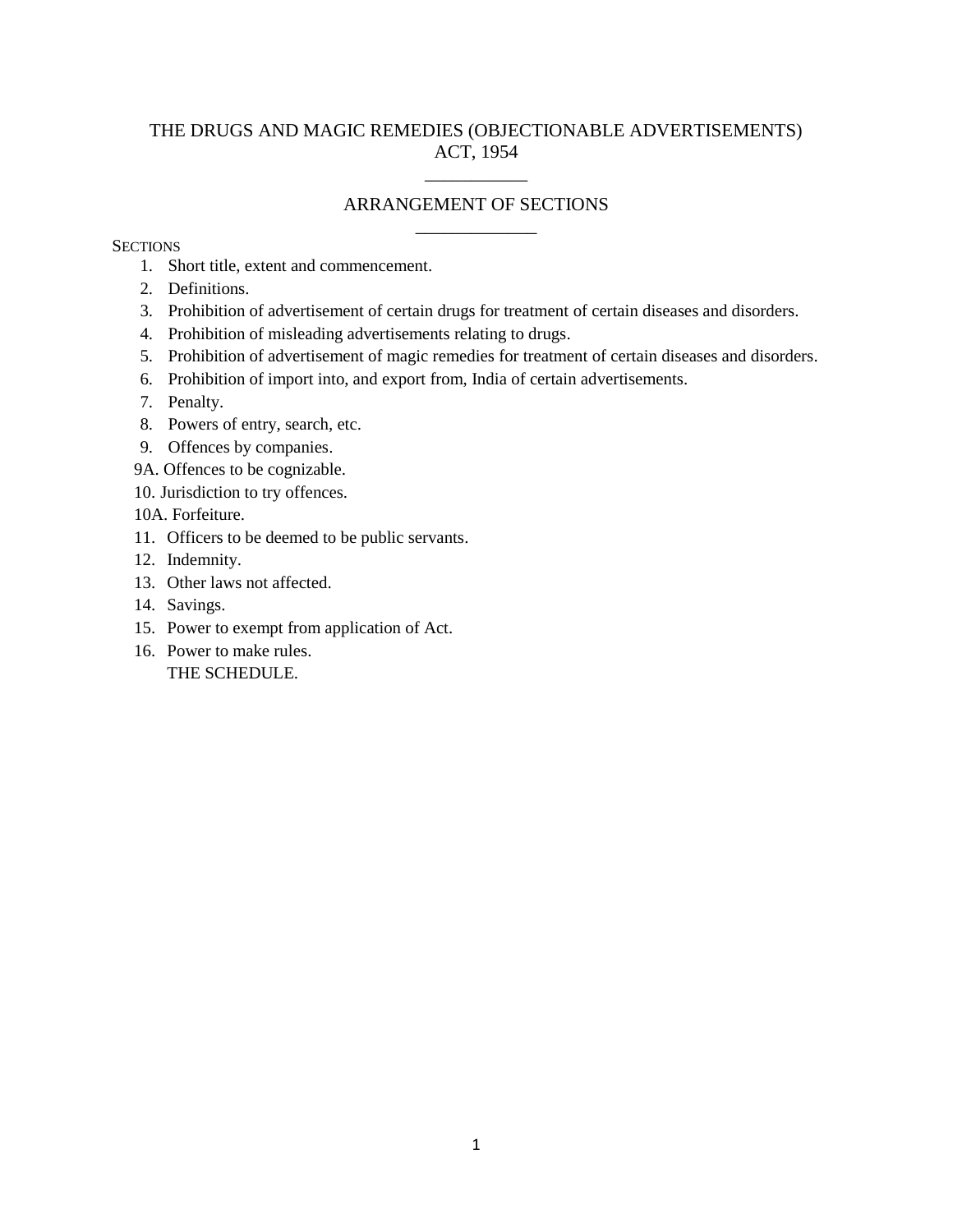## THE DRUGS AND MAGIC REMEDIES (OBJECTIONABLE ADVERTISEMENTS) ACT, 1954

### ACT NO. 21 OF  $1954<sup>1</sup>$

An Act to control the advertisement of drugs in certain cases, to prohibit the advertisement for certain purposes of remedies alleged to possess magic qualities and to provide for matters connected therewith.

BE it enacted by Parliament as follows:**—**

**1. Short title, extent and commencement.**—(*1*) This Act may be called the Drugs and Magic Remedies (Objectionable Advertisement) Act, 1954.

(*2*) It extends to the whole of India except the State of Jammu and Kashmir, and applies also to persons domiciled in the territories to which this Act extends who are outside the said territories.

 $(3)$  It shall come into force on such date<sup>2</sup> as the Central Government may, by Notification in the Official Gazette, appoint.

**2. Definitions.—**In this Act, unless the context otherwise requires,**—**

(*a*) 'advertisement' includes any notice, circular, label, wrapper or other document, and any announcement made orally or by any means of producing or transmitting light, sound or smoke;

(*b*) "drug" includes—

(*i*) a medicine for the internal or external use of human beings or animals;

(*ii*) any substance intended to be used for or in the diagnosis, cure, mitigation, treatment or prevention of disease in human beings or animals;

(*iii*) any article, other than food, intended to affect or influence in any way the structure or any organic function of the body of human beings or animals;

(*iv*) any article intended for use as a component of any medicine, substance or article, referred to in sub-clauses (*i*), (*ii*) and (*iii*);

(*c*) "magic remedy" includes a talisman, *mantra, kavacha*, and any other charm of any kind which is alleged to possess miraculous powers for or in the diagnosis, cure, mitigation, treatment or prevention of any disease in human beings or animals or for affecting or influencing in any way the structure or any organic function of the body of human beings or animals;

<sup>3</sup>[(*cc*) 'registered medical practitioner' means any person,—

(*i*) who holds a qualification granted by an authority specified in, or notified under section 3 of the Indian Medical Degrees Act, 1916 (7 of 1916) specified in the Schedules to the Indian Medical Council Act, 1956 (102 of 1956); or

(*ii*) who is entitled to be registered as a medical practitioner under any law for the time being in force in any State to which this Act extends relating to the registration of medical practitioner;]

(*d*) 'taking any part in the publication of any advertisement' includes—

(*i*) the printing of the advertisement,

 $\overline{\phantom{a}}$ 

<sup>1.</sup> This Act has been extended to Pondicherry by Reg. 7 of 1963, sec. 3 and Sch. I (w.e.f. 1-10-1963), and extended to the State of Sikkim, *vide* S.O. 949 (E), dated 20th October, 1988.

<sup>2. 1</sup>st April, 1955, *vide* notification No. S.R.O. 511, dated 26th February, 1995, *see* Gazette of India, 1955, Part II, s. 3.

<sup>3.</sup> Ins. by Act 42 of 1963, s. 2 (w.e.f. 7-12-1963).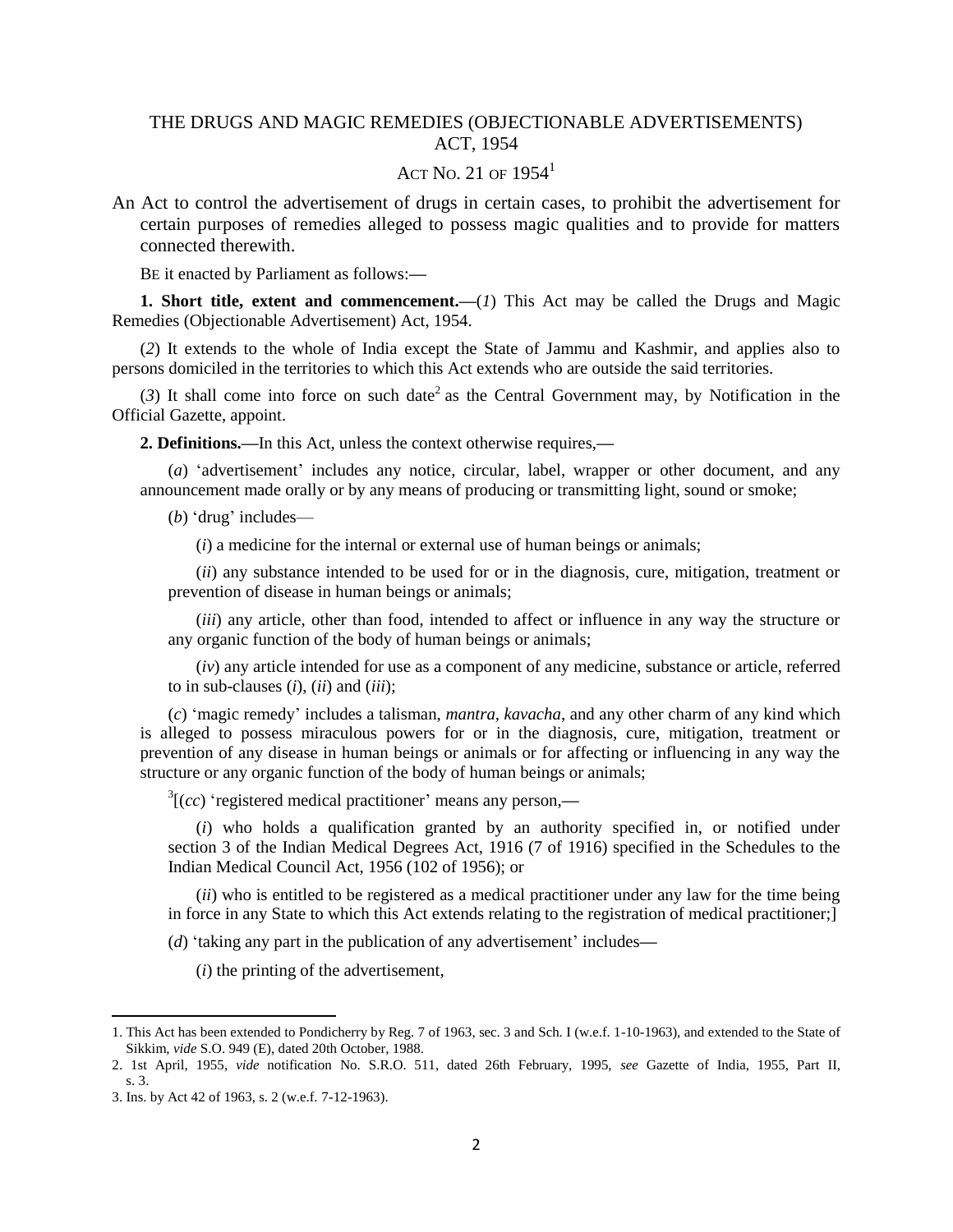(*ii*) the publication of any advertisement outside the territories to which this Act extends by or at the instance of a person residing within the said territories;

 $1_{\ast}$  $*$  \*  $*$  \*  $*$  \*  $*$  \*

**3. Prohibition of advertisement of certain drugs for treatment of certain diseases and**  disorders.—Subject to the provisions of this Act, no person shall take any part in the publication of any advertisement referring to any drug in terms which suggest or are calculated to lead to the use of that drug for—

(*a*) the procurement of miscarriage in women or prevention of conception in women; or

(*b*) the maintenance or improvement of the capacity of human beings for sexual pleasure; or

(*c*) the correction of menstrual disorder in women; or

 $^{2}$ [(*d*) the diagnosis, cure, mitigation, treatment or prevention of any disease, disorder or condition specified in the Schedule, or any other disease, disorder or condition (by whatsoever name called) which may be specified in the rules made under this Act:

Provided that no such rule shall be made except**—**

(*i*) in respect of any disease, disorder or condition which requires timely treatment in consultation with a registered medical practitioner or for which there are normally no accepted remedies; and

(*ii*) after consultation with the Drugs Technical Advisory Board constituted under the Drugs and Cosmetics Act, 1940 (23 of 1940), and if the Central Government considers necessary, with such other persons having special knowledge or practical experience in respect of Ayurvedic or Unani systems of medicines as that Government deems fit.]

**4. Prohibition of misleading advertisements relating to drugs.—**Subject to the provisions of this Act, no person shall take any part in the publication of any advertisement relating to a drug if the advertisement contains any matters which—

(*a*) directly or indirectly gives a false impression regarding the true character of the drug; or

(*b*) makes a false claim for the drug; or

(*c*) is otherwise false or misleading in any material particular.

**5. Prohibition of advertisement of magic remedies for treatment of certain diseases and**  disorders.—No person carrying on or purporting to carry on the profession of administering magic remedies shall take any part in the publication of any advertisement referring to any magic remedy which directly or indirectly claims to be efficacious for any of the purposes specified in section 3.

**6. Prohibition of import into, and export from, India of certain advertisements.—**No person shall import into, or export from, the territories to which this Act extends any documents containing an advertisement of the nature referred to in section 3 or in section 4 or section 5, and any document containing any such advertisements shall be deemed to be goods of which the import or export has been prohibited under section 19 of the Sea Customs Act, 1878 (8 of 1878), and all the provisions of that Act shall have effect accordingly, except that section 183 thereof shall have effect as if for the word "shall" therein the word "may" were substituted.

**7. Penalty.—Whoever contravenes any of the provisions of this Act<sup>3</sup> [or the rules made thereunder]** shall, on conviction, be punishable—

(*a*) in the case of the first conviction, with imprisonment which may extend to six months, or with fine, or with both;

l

<sup>1.</sup> Clause (*e*) omitted by Act 42 of 1963, s. 2 (w.e.f. 7-12-1963).

<sup>2.</sup> Subs. by s. 3, *ibid.,* for clause (*d*) (w.e.f. 17-12-1963).

<sup>3.</sup> Ins. by s. 4, *ibid.* (w.e.f. 17-12-1963).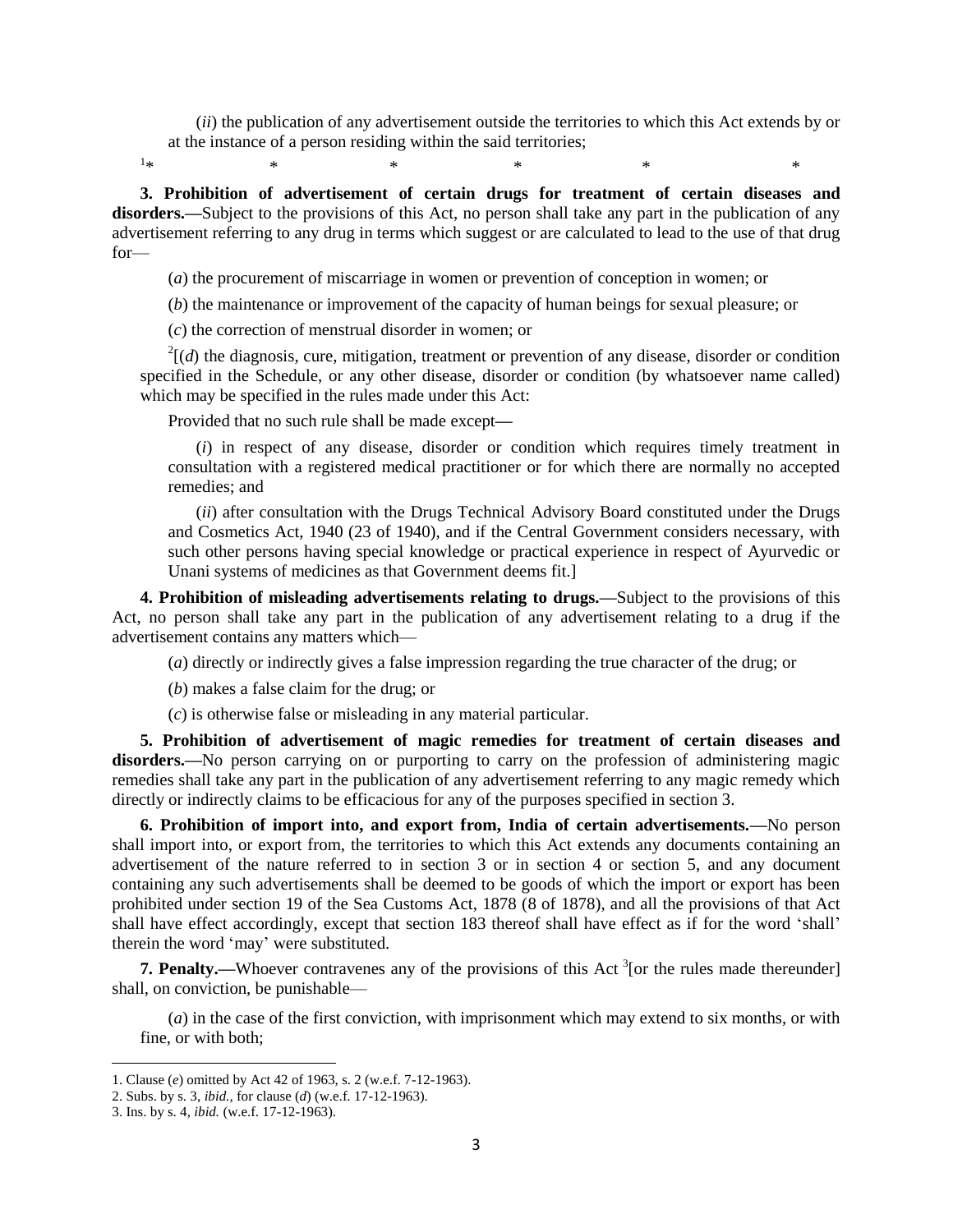(*b*) in the case of a subsequent conviction, with imprisonment which may extend to one year, or with fine, or with both.

<sup>1</sup>[8. Powers of entry, search, etc.— $(1)$  Subject to the provisions of any rules made in this behalf, any Gazetted Officer authorised by the State Government may, within the local limits of the area for which he is so authorised,—

(*a*) enter and search at all reasonable times, with such assistants, if any, as he considers necessary, any place in which he has reason to believe that an offence under this Act has been or is being committed;

(*b*) seize any advertisement which he has reason to believe contravenes any of the provisions of this Act:

Provided that the power of seizure under this clause may be exercised in respect of any document, article or thing which contains any such advertisement, including the contents, if any, of such document, article or thing, if the advertisement cannot be separated by reason of its being embossed or otherwise, from such document, article or thing without affecting the integrity, utility or saleable value thereof;

(*c*) examine any record, register, document or any other material object found in any place mentioned in clause (*a*) and seize the same if he has reason to believe that it may furnish evidence of the commission of any offence punishable under this Act.

(*2*) The provisions of the Code of Criminal Procedure, 1898 (5 of 1898), shall, so far as may be, apply to any search or seizure under this Act as they apply to search or seizure made under the authority of a warrant issued under section 98 or the said Code.

(*3*) Where any person seizes anything under clause (*b*) or clause (*c*) of sub-section (*1*), he shall, as soon as may be, inform a Magistrate and take his orders as to the custody thereof.]

**9. Offences by companies.—**(*1*) If the person contravening any of the provisions of this Act is a company, every person who, at the time the offence was committed, was in charge of, and was responsible to, the company for the conduct of the business of the company as well as the company shall be deemed to be guilty of the contravention and shall be liable to be proceeded against, and punished accordingly:

Provided that nothing contained in this sub-section shall render any such person liable to any punishment provided in this act if he proves that the offence was committed without his knowledge or that he exercised all due diligence to prevent the commission of such offence.

(*2*) Notwithstanding anything contained in sub-section (*1*) where an offence under this Act has been committed by a company and it is proved that the offence was committed with the consent or connivance of, or is attributable to any neglect on the part of, any director or manager, secretary or other officer of the company, such director, manager, secretary or other officer of the company, shall also be deemed to be guilty of that offence and shall be liable to be proceeded against and punished accordingly.

*Explanation.—*For the purposes of this section,—

(*a*) "company" means any body corporate and includes a firm or other association of individuals; and

(*b*) "director" in relation to a firm means a partner in the firm.

<sup>2</sup>[9A. Offences to be cognizable.—Notwithstanding anything contained in the Code of Criminal Procedure, 1898 (5 of 1898), an offence punishable under this Act shall be cognizable.]

 $\overline{a}$ 

<sup>1.</sup> Subs. by Act 42 of 1963, s. 5, for s. 8 (w.e.f. 7-12-1963).

<sup>2.</sup> Ins. by s. 6, *ibid*. (w.e.f. 7-12-1963).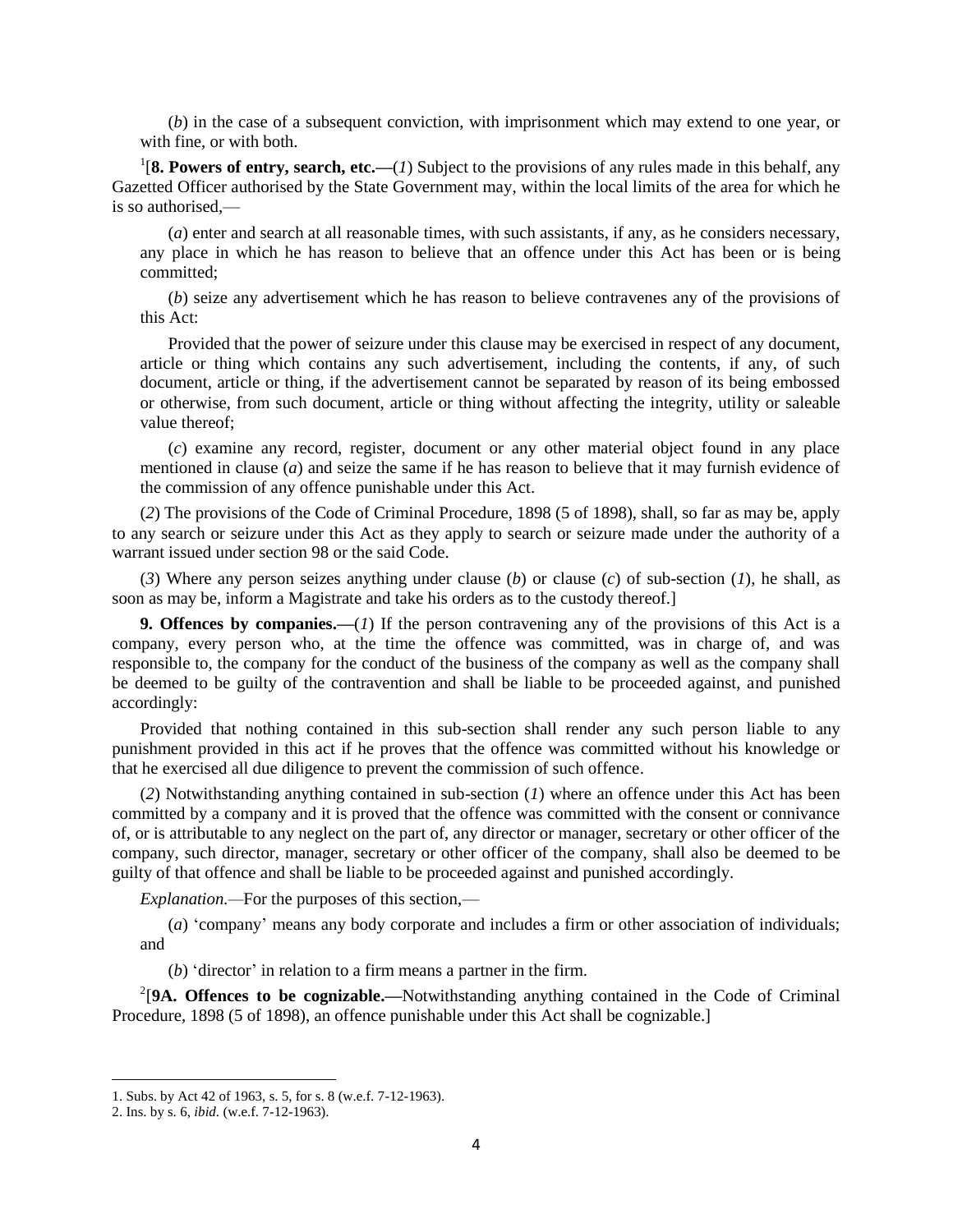**10. Jurisdiction to try offences.—**No Court inferior to that of a Presidency Magistrate or a Magistrate of the first class shall try any offence punishable under this Act.

<sup>1</sup>[10A. Forfeiture.—Where a person has been convicted by any Court for contravening any provision of this Act or any rule made thereunder, the Court may direct that any document (including all copies thereof), article or thing, in respect of which the contravention is made, including the contents thereof where such contents are seized under clause (*b*) of sub-section (*1*) of section 8, shall be forfeited to the Government.]

**11. Officers to be deemed to be public servants.—**Every person authorized under section 8 shall be deemed to be a public servant within the meaning of section 21 of the Indian Penal Code (45 of 1860).

**12. Indemnity.—**No suit, prosecution or other legal proceeding shall lie against any person for anything which is in good faith done or intended to be done under this Act.

**13. Other laws not affected.—**The provisions of this Act are in addition to, and not in derogation of the provisions of any other law for the time being in force.

2 [**14. Savings.—**Nothing in this Act shall apply to—

(*a*) any signboard or notice displayed by a registered medical practitioner on his premises indicating that treatment for any disease, disorder or condition specified in section 3, the Schedule or the rules made under this Act is undertaken in those premises; or

(*b*) any treatise or book dealing with any of the matters specified in section 3 from a *bonafide*  scientific or social standpoint; or

(*c*) any advertisement relating to any drug sent confidentially in the manner prescribed under section 16 only to a registered medical practitioner; or

(*d*) any advertisement relating to a drug printed or published by the Government; or

(*e*) any advertisement relating to a drug printed or published by any person with the previous sanction of the Government granted prior to the commencement of the Drugs and Magic Remedies (Objectionable Advertisements) Amendment Act, 1963 (42 of 1963):

Provided that the Government may, for reasons to be recorded in writing, withdraw the sanction after giving the person an opportunity of showing cause against such withdrawal.]

**15. Power to exempt from application of Act.—**If, in the opinion of the Central Government, public interest requires that the advertisement of any specified drug or class of drugs <sup>3</sup>[or any specified class of advertisements relating to drugs] should be permitted, it may, by notification in the Official Gazette, direct that the provisions of sections 3,4,5 and 6 or any one of such provisions shall not apply' or shall apply subject to such conditions as may be specified in the notification to or in relation to the advertisement of any such drugs or class of drugs  $\delta$  [or any such class of advertisements relating to drugs].

**16. Power to make rules.—**(*1*) The Central Government may, by notification in the Official Gazette, make rules for carrying out the purposes of this Act.

(*2*) In particular and without prejudice to the generality of the foregoing power; such rules may—

(*a*) specify any <sup>4</sup>[disease, disorder or condition] to which the provisions of section 3 shall apply;

 $\overline{\phantom{a}}$ 

<sup>1.</sup> Ins. by Act 42 of 1963, s. 7 (w.e.f. 7-12-1963).

<sup>2.</sup> Subs. by s. 8, *ibid*., for section 14 (w.e.f. 7-12-1963).

<sup>3.</sup> Ins. by s. 9, *ibid.* (w.e.f. 17-12-1963).

<sup>5.</sup> Subs. by s. 10, *ibid*., for "disease or condition" (w.e.f. 7-12-1963).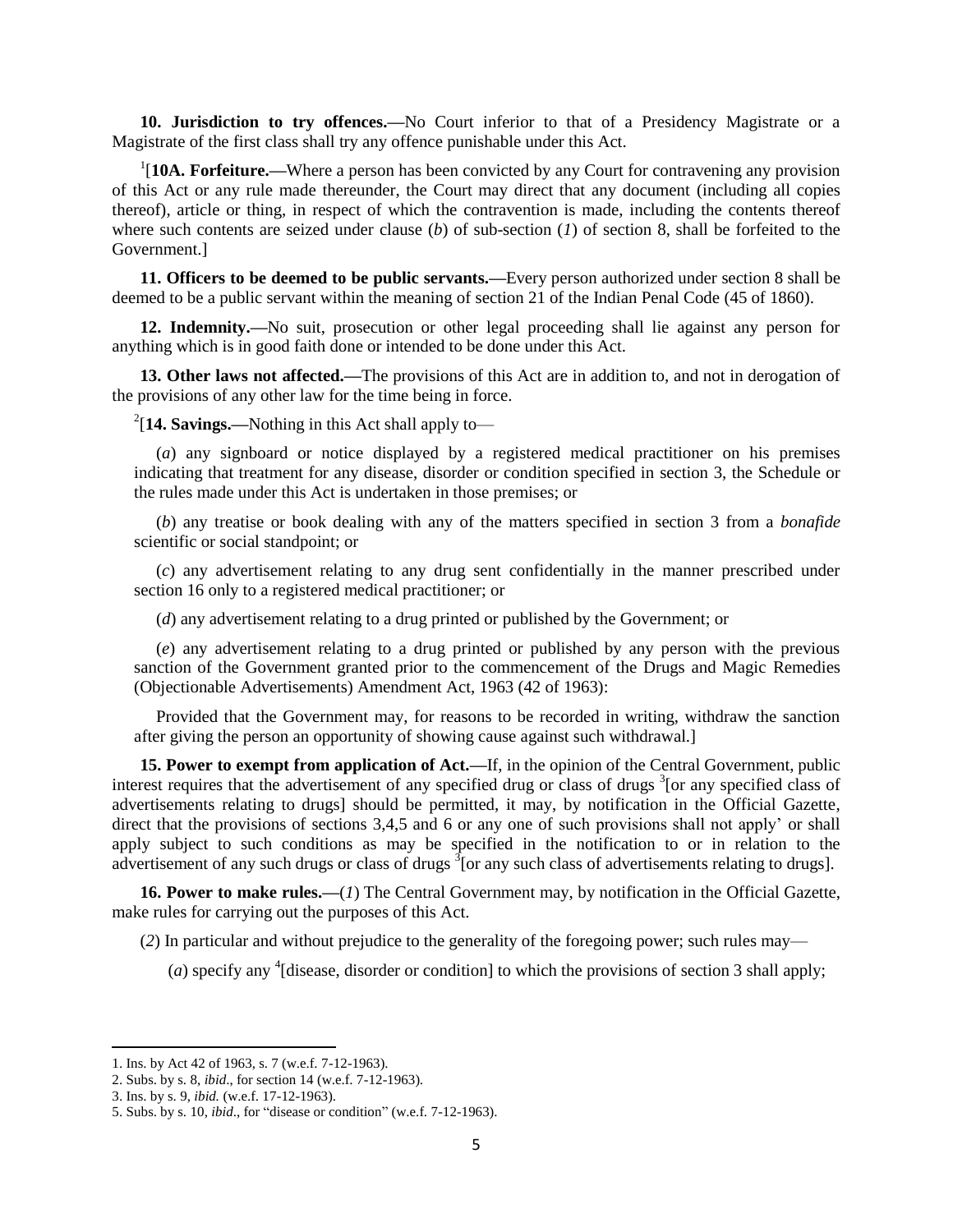(*b*) prescribe the manner in which advertisements of articles or things referred to in clause (*c*) of  $1$ <sup>\*</sup> \* \* section 14 may be sent confidentially.

 $2^{2}$ [(3) Every rule made under this Act shall be laid as soon as may be after it is made, before each House of Parliament while it is in session for a total period of thirty days which may be comprised in one session or in two or more successive sessions, and if before the expiry of the session in which it is so laid or the successive sessions aforesaid, both Houses agree in making any modification in the rule or both Houses agree that the rule should not be made, the rule shall thereafter have effect only in such modified form or be of no effect, as the case may be; so, however, that any such modification or annulment shall be without prejudice to the validity of anything previously done under that rule.

#### 3 [THE SCHEDULE [*See* sections 3(*d*) and 14]

*S. No. Name of the disease, disorder or condition*

- 1. Appendicitis.
- 2. Arteriosclerosis.
- 3. Blindness
- 4. Blood poisoning.
- 5. Bright"s disease.
- 6. Cancer
- 7. Cataract.
- 8. Deafness.
- 9. Diabetes.
- 10. Diseases and disorders of the brain.
- 11. Diseases and disorders of the optical system
- 12. Diseases and disorders of the uterus
- 13. Disorders of menstrual flow.
- 14. Disorders of the nervous system.
- 15. Disorders of the prostatic gland.
- 16. Dropsy.

l

<sup>1.</sup> The words, brackets and figure "sub-section (*1*) of" omitted by Act 42 of 1963, s. 10 (w.e.f. 7-12-1963).

<sup>2.</sup> Ins. by s. 10, *ibid.* (w.e.f. 7-12-1963).

<sup>3.</sup> Added by s. 11, *ibid*. (w.e.f. 7-12-1963).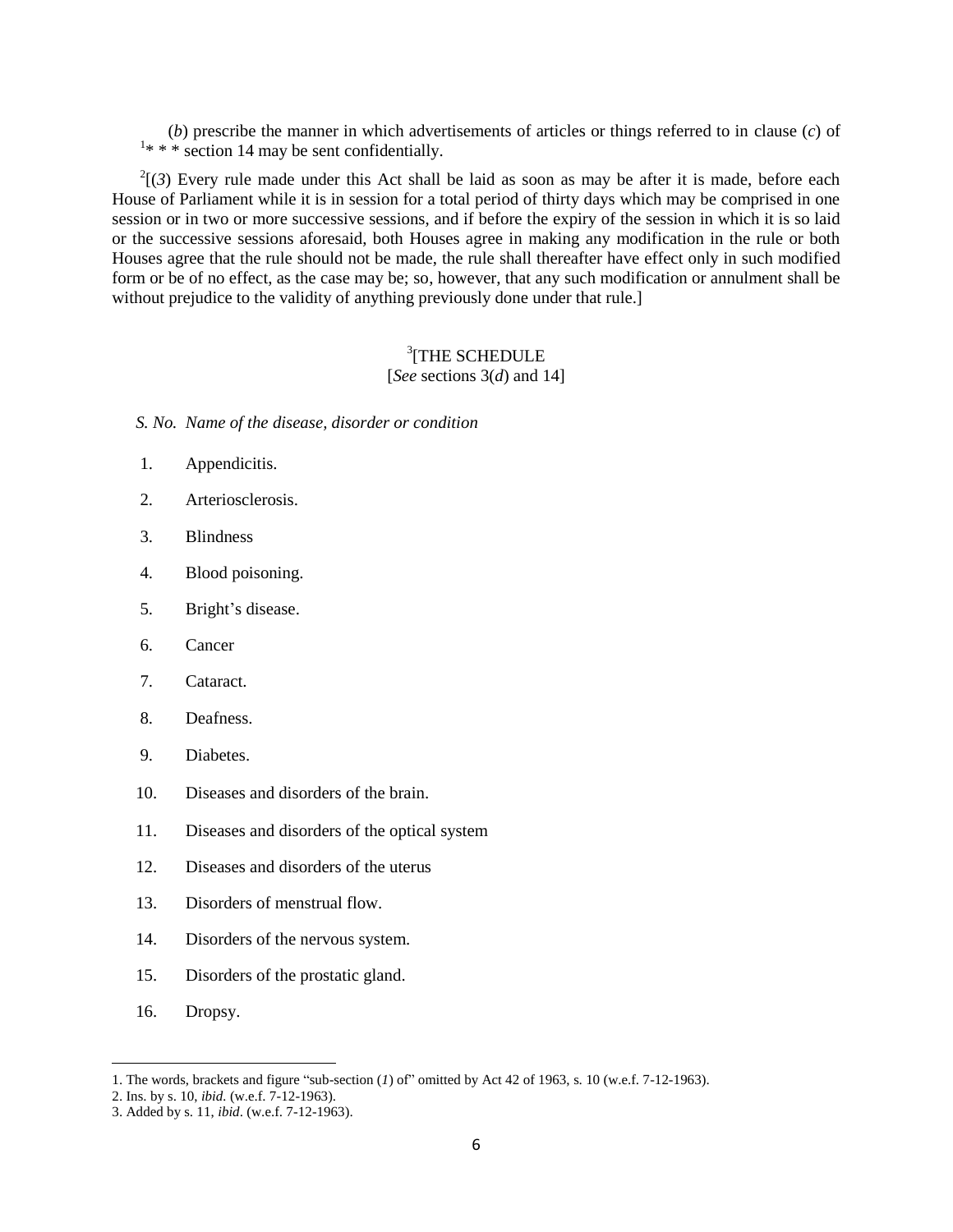- *S. No. Name of the disease, disorder or condition*
- 17. Epilepsy.
- 18. Female diseases (in general)
- 19. Fevers (in general).
- 20. Fits.
- 21. Forms and structure of the female bust.
- 22. Gall stones, kidney stones and bladder stones.
- 23. Gangrene
- 24. Glaucoma.
- 25. Goitre.
- 26. Heart diseases.
- 27. High or low blood pressure.
- 28. Hydrocele.
- 29. Hysteria.
- 30. Infantile paralysis.
- 31. Insanity.
- 32. Leprosy.
- 33. Leucoderma.
- 34. Lockjaw.
- 35. Locomotor ataxia.
- 36. Lupus.
- 37. Nervous debility.
- 38. Obsesity.
- 39. Paralysis.
- 40. Plague.
- 41. Pleurisy.
- 42. Pneumonia.